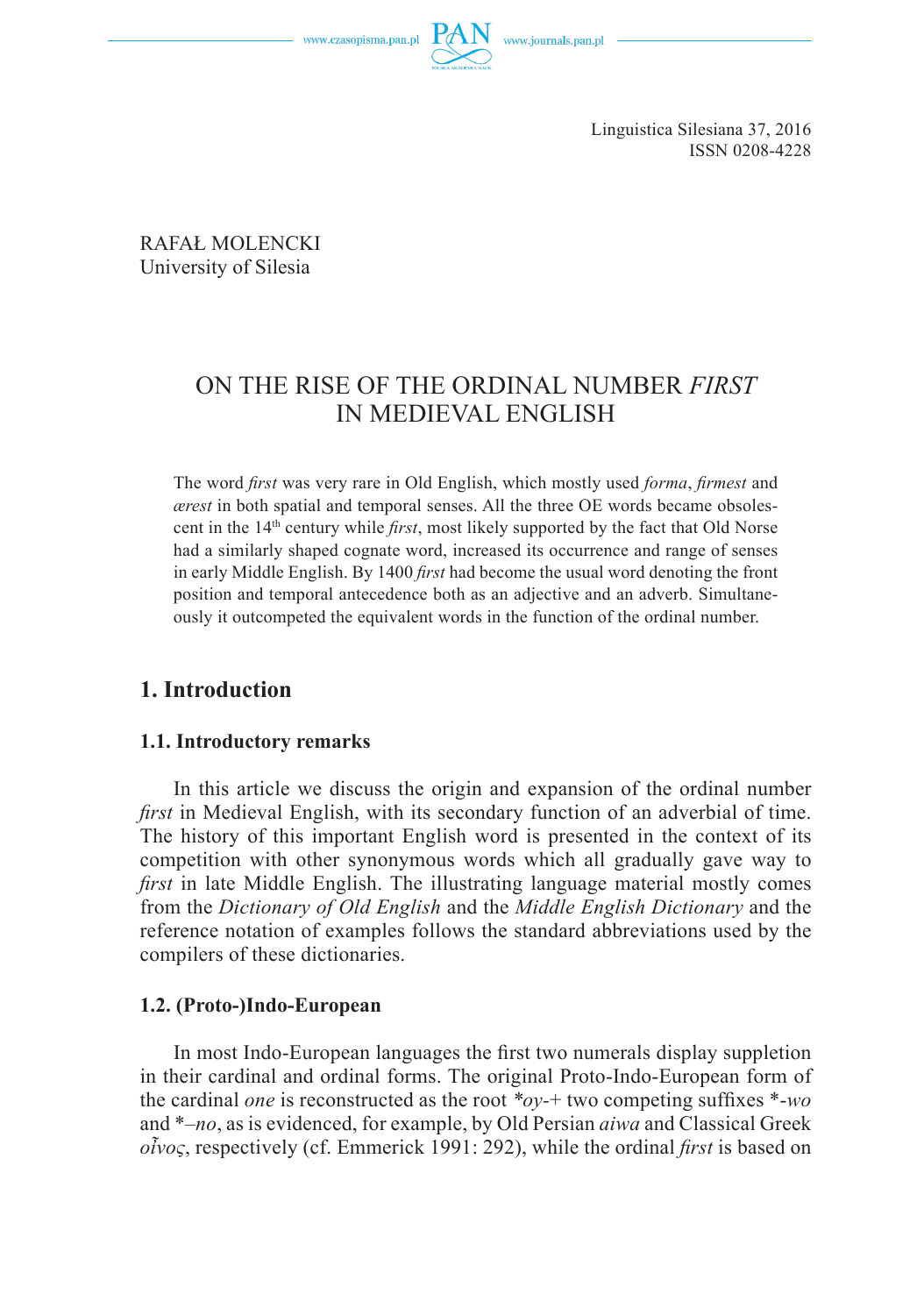

the root form  $*prh_3$ - (meaning 'forward, front', thus originally 'foremost') accompanied by such suffixes as  $*$ *-mo-*,  $*$ *-wo-*, the forms reflected, for example, in Latin *pri-mus*, Lithuanian *pìrmas* and Avestan *paouruua*, Slavonic *prъvyi* (hence Polish *pier-w-szy*), respectively. As for the ordinal number *second*, the daughter languages use several different expressions, usually unrelated to the cardinal *two*, so that Proto-Indo-European forms are rather difficult to reconstruct (see Molencki, forthcoming). Let us take a look at the suppletive forms of *one* and *first* attested in some ancient Indo-European languages (cf. Bednarczuk 1986, Gvozdanović 1991). In most cases the form of the ordinal is derived from the noun denoting the front:

| Language   | Cardinal                | Ordinal  |
|------------|-------------------------|----------|
| Sanskrit   | éka                     | prathama |
| Greek      | $o\tilde{i}vo\varsigma$ | πρῶτος   |
| Latin      | unus                    | primus   |
| Lithuanian | vienas                  | pìrmas   |
| Hittite    | as                      | hantezzi |
| Avestan    | aēuua                   | paouruua |
| Armenian   | meg                     | arrajin  |
| Irish      | oen                     | chead    |
| Slavonic   | edinъ<br>prъvyi         |          |
| Albanian   | një                     | parë     |

#### TABLE ONE

## **1.3. Early Germanic languages**

Proto-Germanic inherited this kind of suppletive dualism from its mother language, and the respective forms of the cardinal and ordinal numeral are *\*ainaz* and *\*frumô*, *\*furistaz*, which have been reconstructed on the basis of such attested early Germanic forms as shown in Table Two. The consonantism of the suffix of the cardinal  $(*-no>-na)$  is shared with Greek, Italic, Celtic, Baltic and Slavonic, whereas that of the ordinal (*\*-mo*) with Sanskrit (Indo-Aryan), Italic and Baltic.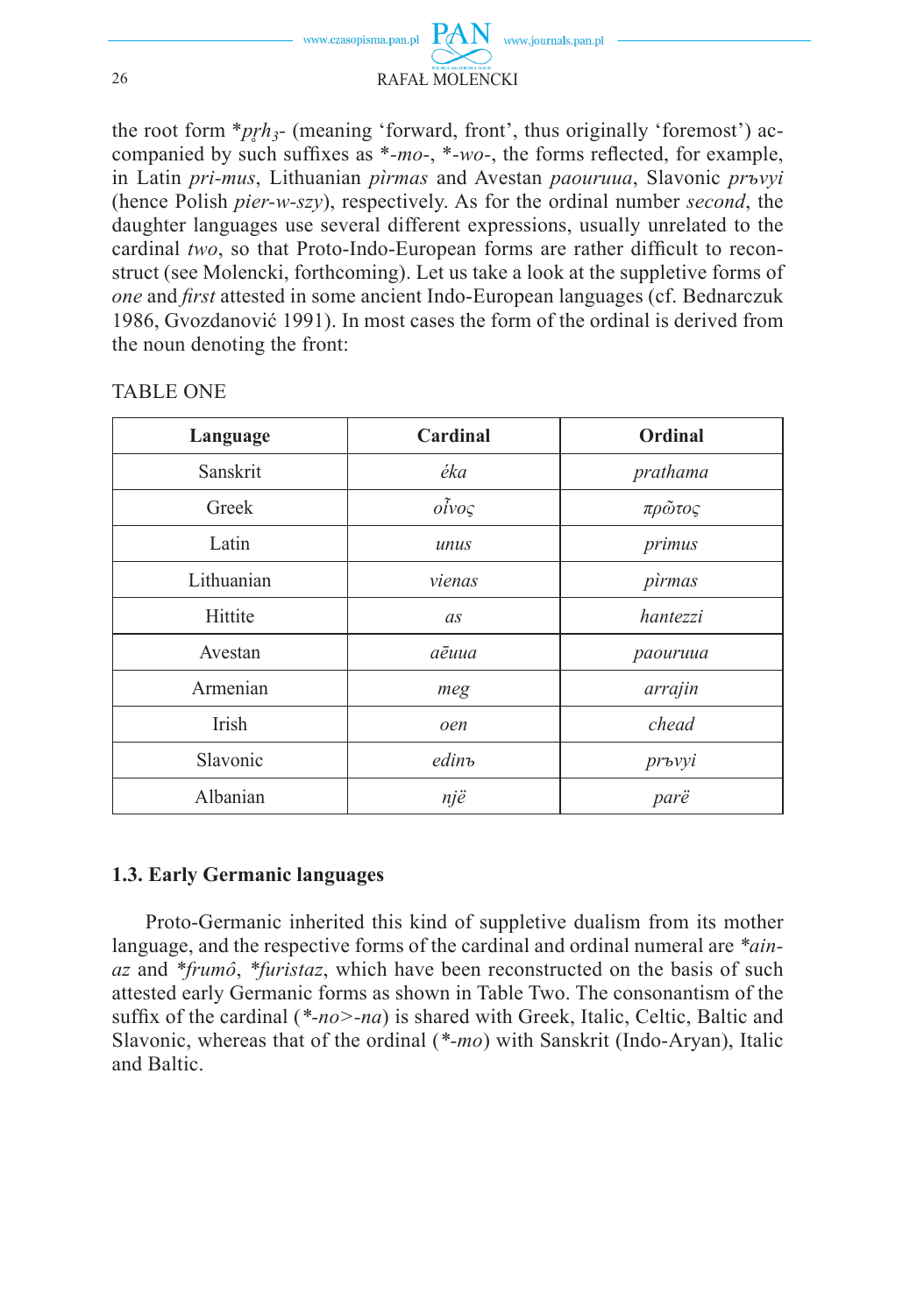### **TABLE TWO**

| Language        | Cardinal | Ordinal                           |
|-----------------|----------|-----------------------------------|
| Gothic          | ains     | fruma                             |
| Old High German | ein      | ēristo, furisto                   |
| Old Saxon       | en       | êriste, formo, furisto            |
| Old English     | an       | forma, fyrmest, ærest             |
| Old Frisian     | en       | forma, formest, ēr(e)st, fer(e)st |
| Old Norse       | einn     | fyrstr                            |

# 2. The medieval English data

# 2.1. Old English inventory

Old English had a number of variants for both 'first' and 'second' (ober,  $\alpha$  *eftera*), none of which was morphologically related to the cardinal numbers an and twegen/twa respectively (cf. Campbell 1959: §692, Mitchell 1985: §222, OED s.v. first and second). Etymologically speaking, all of the forms equivalent to modern *first* were superlatives in origin:

- *forma for* 'forward, front'< PIE\**prh*<sub>3</sub>- + the superlative suffix \*-*mo*- $\bullet$
- *fyrst* the umlauted root + superlative suffix –st (cf. OHG furisto)
- *fyrmest* the umlauted root + the double superlative  $(-m \text{ and } -st)$  $\bullet$
- *cerest* the adjective *ar* 'early' + the superlative suffix  $-st$  $\bullet$

Table Three shows the numbers of attestations of the individual items listed in the *Dictionary of Old English* on the basis of the complete Old English corpus of poetry and prose:

**TABLE THREE** 

| Form             | <b>Number of occurrences</b>                                                                              |  |
|------------------|-----------------------------------------------------------------------------------------------------------|--|
| forma, fyrmest   | c650                                                                                                      |  |
| ærra, ærest      | c600                                                                                                      |  |
| frum             |                                                                                                           |  |
| furðra, forðmest | c45 (only in Lindisfarne and Rushworth glosses)                                                           |  |
| $ $ fyrst        | 20 (9 adjectives and 11 adverbs),<br>most in 12 <sup>th</sup> c. MS E of the <i>Anglo-Saxon Chronicle</i> |  |

27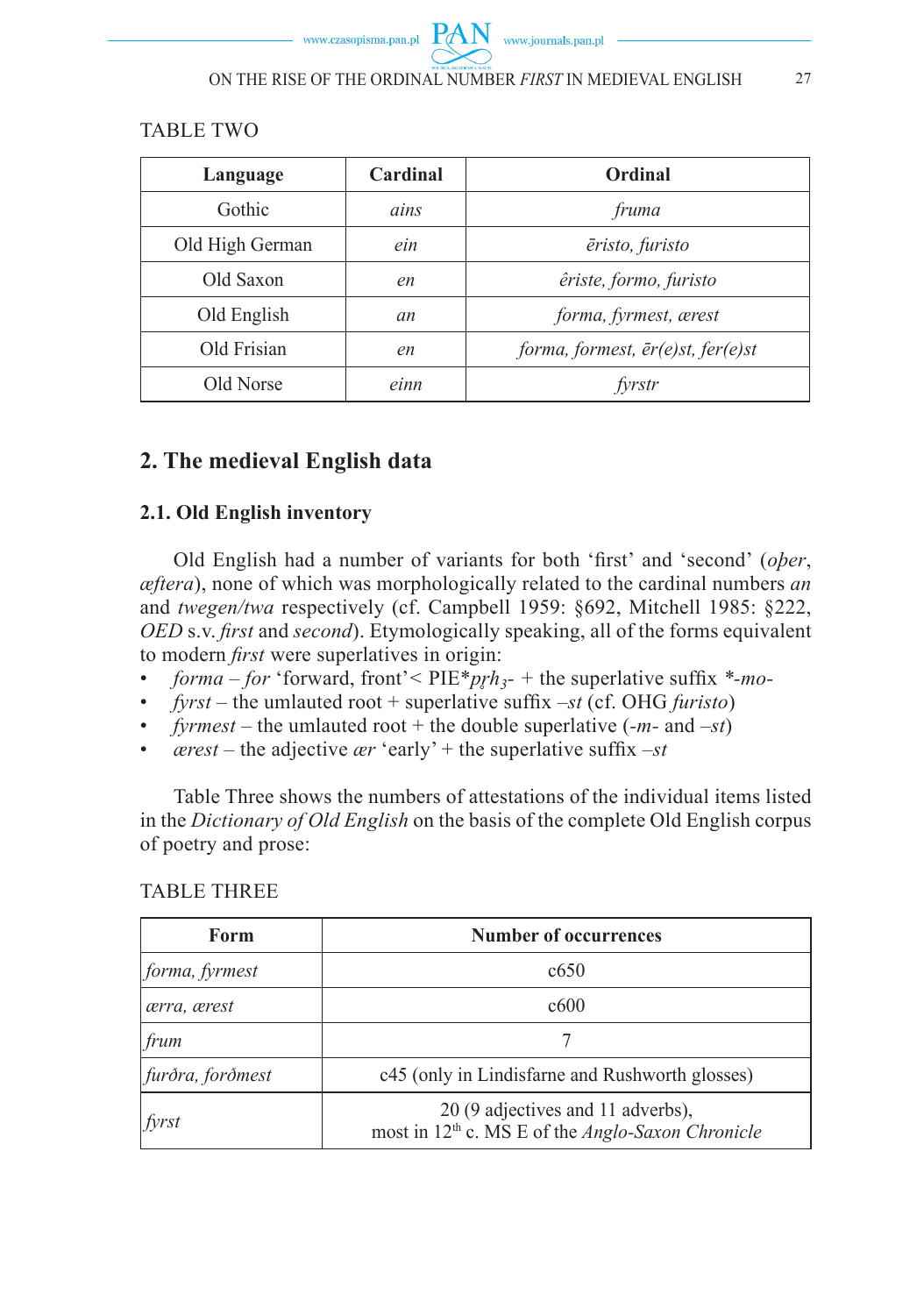

Marginally, the cardinal *one* could also be used in the function of ordinal *first*, especially when listing people, who took some position one after another, e.g.:

- (1) Or 1.36.12: An was Babylonicum, bar Ninus ricsade; bart over was Creca. bær Alexander ricsade; **bridda** wæs Affricanum, bær Ptolome ricsedon; se feorõa is Romane, be giet ricsiende sindon. 'The first one was Babylonian, where Ninus ruled; the second Greek, where Alexander ruled; the third was African, where the Ptolemies ruled: the fourth is the Romans, who still rule there<sup>,</sup>
- (2) **Stonor Letters** 1466: Furdermore, as for the accion of sewryte of pese, the wycche Thomas Horne hathe ayenst me, y have aperyd therto and have v-putte yn iij seuryteys, John Kyrton ys on, John Frende of Seynte Jely's parysche vs the secunde, and a cosyn of myn vs the thirde. 'Furthermore. as for the action of pledge of peace, which Thomas Horne has against me, I have appeared there and put in three guarantors: John Kyrton is first, John Friend of St. Jely's parish is the second and a cousin of mine is the third.'

#### 2.1.1. forma/fyrmest

In Old English the most common item corresponding to modern *first* was the word *forma* and its (historically double) superlative *fyrmest*. Both are listed in the same entry of the *Dictionary of Old English*, which records as many as 650 occurrences of both in the whole Old English corpus, e.g.

- (3) Beo 2285: frea sceawode fira fyrngeweorc forman siðe. 'The Lord saw for the first time the ancient work of men.'
- (4) ÆLS (Book of Kings) 1: Saul hatte se forma cyning be ofer Godes folc rixode. 'Saul was the name of the first king who ruled over God's people'
- (5) ÆGram 102.6: se forma had ego ic macað his menigfealde getel nos we. 'the first person ego I. Make this the plural number nos we'
- (6) Or 1 14.35.26: her endab sio forme boc, 7 ongino sio æfterre. 'here ends the first book and begins the second.'
- (7) HomM 13 (Verc 21) 127: God gesceop bone fyrmystan mann Adam of eorðan lame þurh his agene mihta. 'God created the first man Adam out of clay with his own might.'
- (8) LS 10.1 (Guth) 6.19: sona swa he bæt fyrmeste fers sang bæs sealmes, ba gewiton hi swa swa smic fram his ansyne. 'As soon as he had sung the first verse of the psalm, they departed like smoke from his presence.'
- (9)  $\angle$ **ECHom I, 6** 229.168: se monandæg nis na **fyrmest** daga on bære wucan: ac is se ober. 'Monday is not the first day in the week, but it is the second.'

This is continued in early Middle English, but while the last occurrences of *fyrmest/formest* are recorded in the early  $14<sup>th</sup>$  century, usually in the figurative sense only, *forme* continued to be used more or less a century longer: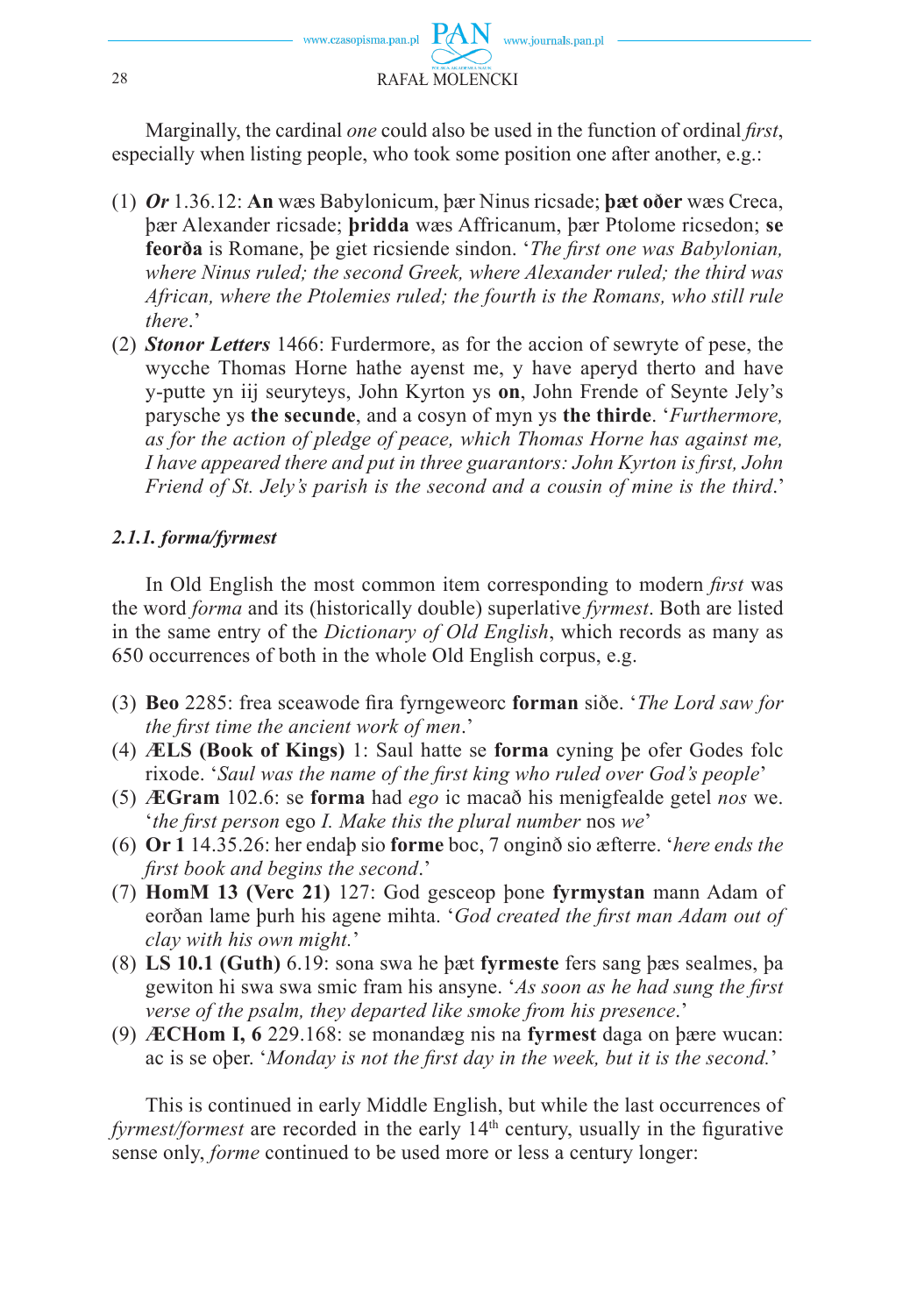**PAN** 

www.journals.pan.pl

- (10) **a1121** *Peterb.Chron.***(LdMisc 636)** annal 1106: On þære **forman** længten wucan on þone Frigedæg *i xiiii kalendæ Marcii* ætywde an ungewunelic steorra. '*In the first week of Lent, on the Friday, which was the fourteenth before the calends of March, in the evening appeared an unusual star*.'
- (11) **?c1200** *Orm.***(Jun 1)** 13732: **Forrme** menn, Adam 7 Eve hiss macche. '*The fi rst people, Adam and Eve, his wife.*'
- (12) **c1330(?a1300)** *Arth.& M.***(Auch)** 4477: Bi hir **form** husbounde Sche hadde a child of gret mounde. 'With her first husband she had a child of *great power.*'
- (13) **c1330(?c1300)** *Spec.Guy* **(Auch)** 223: Adam was þe **forme** man, Þat euere singyn bigan. '*Adam was the first man who ever began sinning*'
- (14) **c1425(c1400)** *Ld.Troy* **(LdMisc 595)** 67: What was the **forme** enchesoun.. the kynges of Grecis..the Troyens so longe pursued. *'which was the first cause the kings of Greeks and Troyans had pursued for so long.*'
- (15) **c1175(?OE)** *Bod.Hom.***(Bod 343)** 22/10: He awende hwilon water to wine, six fate fulle mid þam **fyrmestan** wine. '*He turned once water to wine, six vats full of the first (=best) wine.'*
- (16) **c1275(?a1200) Lay.** *Brut* **(Clg A.9)** 21195: An alre **freomeste** [MS Otho: formest] bat fiht ich wulle biginnen. '*I will begin the first fight of all*.'
- (17) **a1325(c1250)** *Gen.& Ex.***(Corp-C 444)** 1682: Long wune is her driuen, **firmest** on elde **first** ben giuen. *They had an old custom: the first(=oldest) in age should fi rst be given*.'

#### *2.1.2. ærest*

Another common Old English word for *first* was *ærest(a)*, usually declined like a weak adjective. It was particularly common in King Alfred's translation of Bede's *Ecclesiastical History*, both as an adjective and as an adverb. Below are examples from Old English poetry and prose:

- (18) **Cædmon** (early Anglian version) He **aerist** scop aelda barnum heben til hrofe, haleg scepen. '*He, the holy creator, first created heaven as a roof for the children of the earth*'
- (19) **Or 2** 1.36.25: se **æresta** cyning wæs Ninus haten. *'The first king was called Ninus.*'
- (20) **Bede 1** 18.92.26: her endað seo **æreste** boc & onginneð seo oðer. '*here ends the first book and begins the second*'. (cf. Example 6 above)
- (21) **ChronA** 787.5: þæt wæron þa **ærestan** scipu Deniscra monna þe Angelcynnes lond gesohton. '*Those were the first ships of the Danish men that attacked England.*'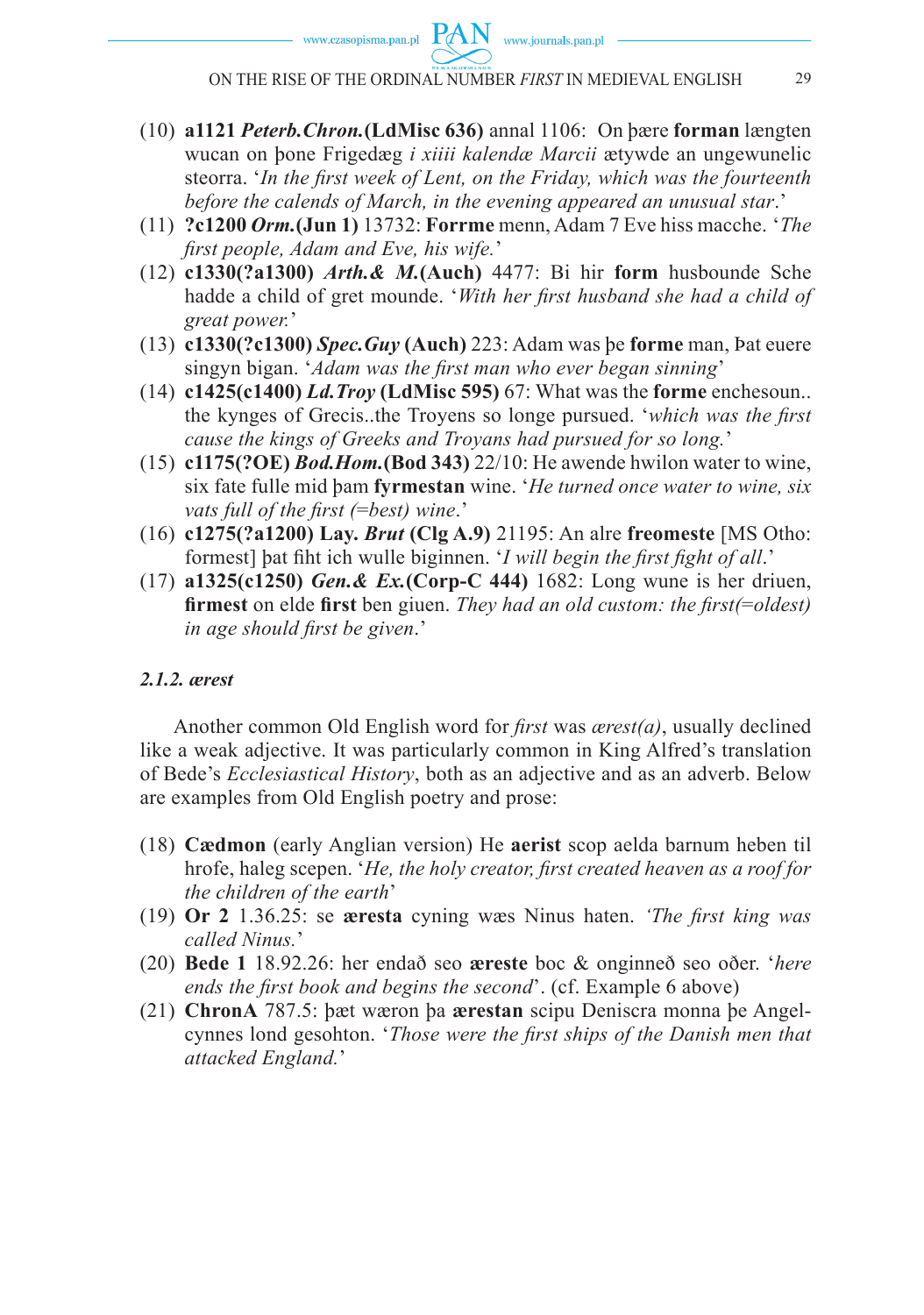

Like *forma* above, Middle English adjective and adverb *er(e)st* became rare after 1400

- (22) **c1230(?a1200) \****Ancr.***(Corp-C 402)** 2b: Ich write ow, mine leove sustren, of uttre þinges i þe **earste** dale of ower boc. '*I write you, my dear sisters, about bodily things in the first part of our book.*'
- (23) **?a1300** *Fox & W.***(Dgb 86)** 16: Þo **eroust** bigon þe vox to erne. '*Then the fox began to run first.*'
- (24) **c1325** *Of a mon* **(Hrl 2253)** 12: Huere foreward wes to fon, So the **furmest** heuede ydon, Ase þe **erst** vndertoc. '*Their contract was to receive the same as the first had done, and as the first received.*'
- (25) **c1450(?a1400)** *Parl.3 Ages* 464: Of the thre Cristen..Þat were conquerours. **Areste** was sir Arthure. *'Sir Arthur was the first of the three Christians that were conquerors.*'

#### *2.1.3. forðmest*

The northern and midland Gospel glosses, Lindisfarne and Rushworth, also featured the word *forðmest*, which is not found in this usage in the West Saxon dialect, e.g.:

(26) **LkGl (Ru)** 13.30: *et ecce sunt nouissimi qui erant primi et sunt primi qui erant nouissimi* 7 heono bioðon lætemesto ðaðe werun **foerðmest** 7 bioðon **foermest** ðaðe werun lætemest. '*And indeed there are those who are last who will be first, and first who will be last.*'

## *2.1.4. frum*

There was one more word, albeit very rare, with just seven attestations in the whole Old English corpus, which meant *first*. It was the adjective *frum*, obviously cognate with the noun *fruma* 'beginning, origin', which in the northern and midland Gospel glosses was given as a variant of both *forma/ forðmest* and *ærist*:

- (27) **Bo** 30.69.30: ac ælc mon þe allunga underþeoded bið unþeawum forlæt his sceppend & his **fruman** sceaft & his æðelo. '*But each man who is entirely*  subdued by vices loses his creator and his first creation and his origin.'
- (28) **MtArgGl (Li)** 1: *Matheus ... euangelium in Iudaeam primus scribsit, ... duorum in generationi Christi principia praesumens, unius cuius prima circumcisione carnis, alterius cuius secundum cor electio fuit* Matheus ... godspell in Iudea **ærest ł f'ðmest** awrat ... twoegera in cynreswu ł cneuresu Cristes **ða forwuearda ł ða fruma** foregefeng ðæs anæs ðæs ł his **forma ł fruma** mið ymbcyrf lichome oðres ðæs æfter hearta gecorenscip wæs. 'Matthew first wrote Gospel in Judea assuming two natures of the *birth* [literally: *the condition or the origin*] *of Christ: the first of which was the circumcision of the body and the other by the choice heart*.'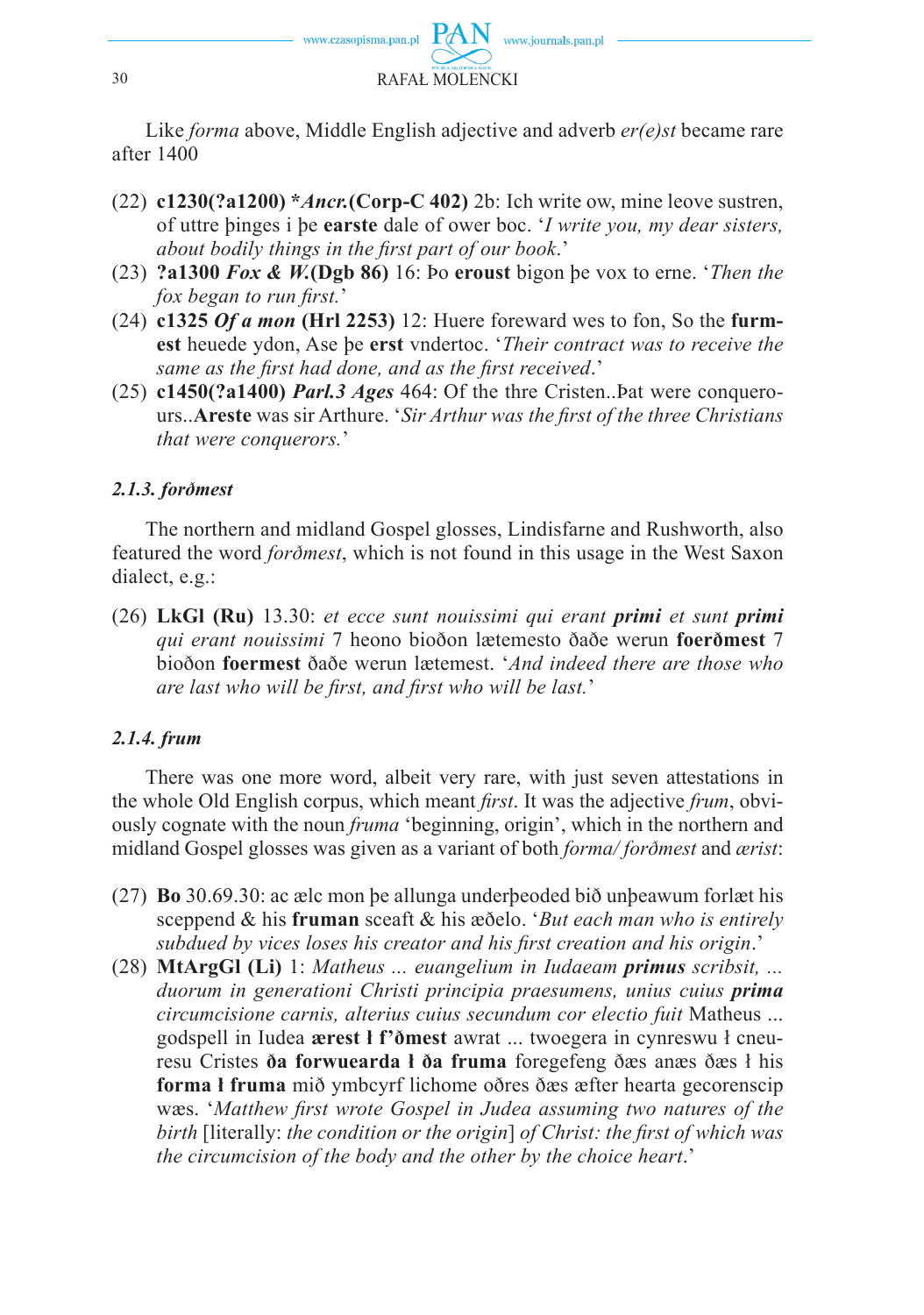$PAN$  www.journals.pan.pl

ON THE RISE OF THE ORDINAL NUMBER *FIRST* IN MEDIEVAL ENGLISH 31

(29) **DurRitGl 1** 97.8: *deus cuius spiritu creatura omnis adulta congaudet exaudi preces nostras super hunc famulum tuum iuuenalis ætatis decore lętantem et primis auspiciis adtondendum exaudi domine* God ðæs gast giscæft ælc wynsvm gifeaia giher beodo vs of ðiosne esne ðin gigoð ældo wlite wynsvmiende & **æristvm ł frvmmvm** frehtvm to scearanne giher driht. '*God, whose spirit brings joy to all the creation, hear our prayers for us your young servants and hear Lord those who are to be shaved for the first time*'

# **3.** The rise of *first*

#### **3.1.** *fyrst* **in Old English**

The word *first* was used in Old English, but not in the literal spatial or temporal sense. It was rather infrequent, with just 9 occurrences of the adjective and 11 of the adverb in the entire Old English corpus. Curiously enough, the oldest examples refer to *first* in the figurative sense of 'foremost in rank/importance, leading, chief'. This sense is easily recognizable in cognate West Germanic words for *prince*: German *Fürst*, Dutch *vorst*. Consider the following Old English examples, where in (31) the quoted version has the word *fyrmestan*, but the dictionary mentions its variant *fyrstan* in another manuscript of Ælfric's *Lives of Saints*:

- (30) **Or 1** 1.15.11: he wæs mid þæm **fyrstum** mannum on þæm lande. '*He was among the foremost men in that land*'
- (31) **ÆLS (Edmund)** 29: on þam flotan wæron þa **fyrmestan** heafodmen Hinguar and Hubba (L *furmestan*, B *fyrstan*). '*The foremost leaders of the fleet were Inguar & Ubbe*'

All the very few instances of Old English *first* in the temporal sense are very late, as they occur in Manuscript E of the *Anglo-Saxon Chronicle*, otherwise known as the *Peterborough Chronicle*, classified by some as a very early Middle English text and by others as a very late Old English text of the early  $12<sup>th</sup>$  century. We believe that this sudden appearance of the temporal *first* must have been influenced by Old Norse. After all, Scandinavians had been present in great numbers in England for more than three centuries at the time and, as is well known, the contact situation brought about a heavy influx of Norse words into late Old English. The Norse origin of *first* in English is not recorded in any of the dictionaries, but we think it cannot be excluded given the fact that the regular Scandinavian word for *first* was *fyrst(r)*, as in  $(32)$ ; cf. Gordon  $(1957: 347)$ . This must have paved the way for the first instances of English *first*, as shown in the quotations from the *Peterborough Chronicle* in (33) and (34)

(32) **Völuspá 21 c1270**: Þat man hon folkvíg **fyrst** í heimi. '*She remembers that folk-war, the first in the world*'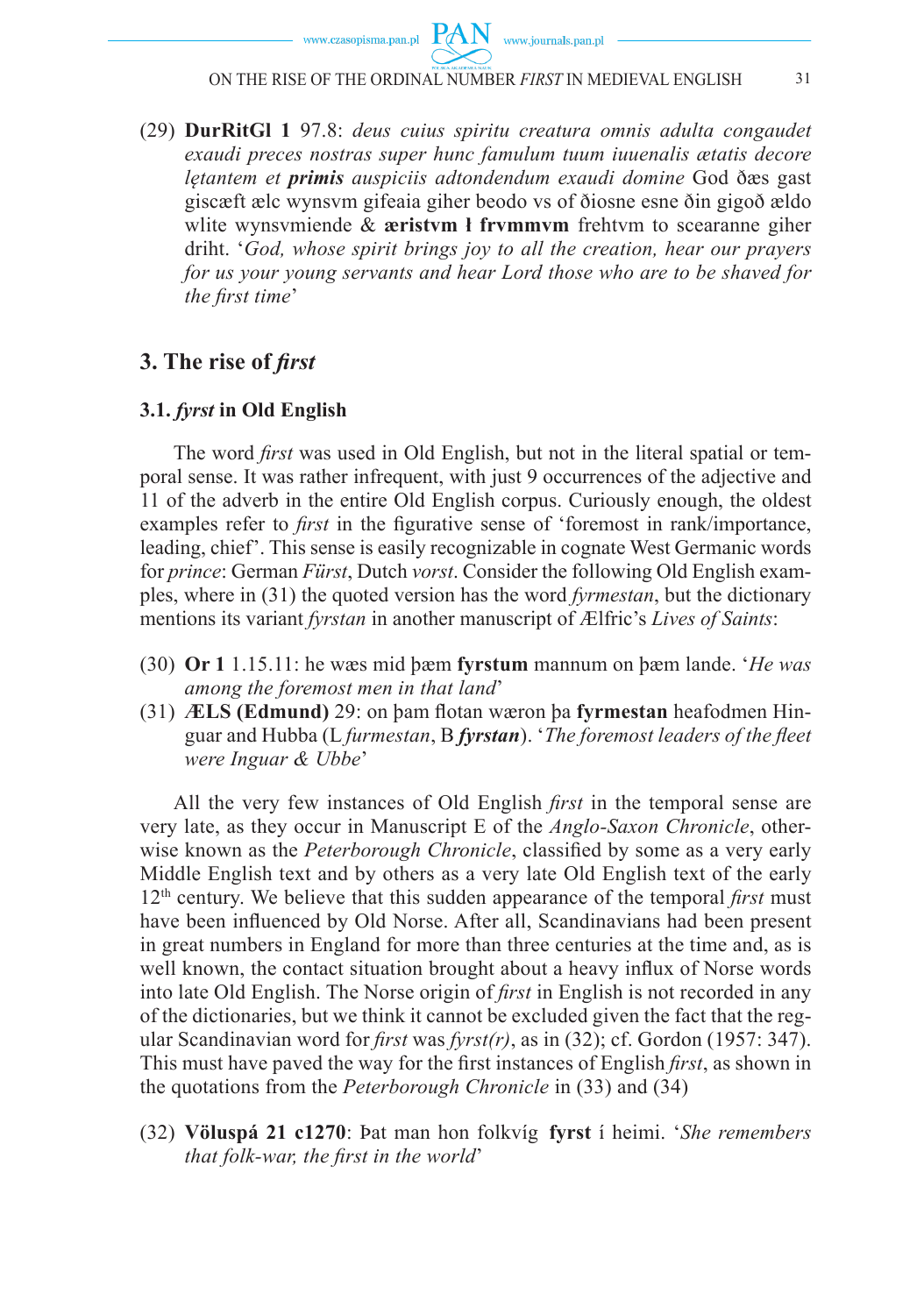

- (32) *Peterborough Chronicle* **annal 656**: Ðet wæs **fi rst** seo kyning Wulfere þe bet feostnode first mid his worde 7 siððon mid his fingre gewrat on Cristes mel. '*That was, first the king, Wulfere, who confirmed it first with his word.* and afterwards wrote with his finger on the cross of Christ'
- (33) *Peterborough Chronicle* **annal 963**: And se biscop com þa **fyrst** to Elig. '*And the bishop came then first to Elv.*'

## **3.2.** *Fyrst* **in Middle English**

The *Middle English Dictionary* lists the following spellings of *first* in Middle English texts, which display orthographic, phonetic and dialectal variants: *fi rst, fyrst, furst, forst, ferst, virst, vurst, vorst, verst, frist, frust, frost, frest*. Wełna (2012: 419) summarizes the situation stating that "the dialectal distinction between the ordinal forms of 'first' continued in Middle English: *first* (East Midlands/Northern), *furst* (West Midlands/Southwestern), *uerst* (Kentish)". For a detailed dialectal and textual distribution of the variant forms see the relevant maps in the linguistic atlases of Middle English *LAEME* (1150-1325) and *LA-LME* (1350-1450), both of which are available online today. Reading Middle English texts, one can easily notice that the word *first* occurs more and more commonly over successive centuries, becoming the dominant form by 1400:

- (34) **?c1200** *Orm.***(Jun 1)** 7800: O Moysæsess laȝhe stod, Swa summ itt Drihhtin sette, Þatt all þatt hemm wass borenn firrst Off ahhte þatt wass clene, firrste callf, þe **firrste** lamb, Þe **firrste** kide, 7 swillke, All þatt wass clene deor, all þatt Þatt mann maȝȝ etenn offe. '*It was written in Moses' law, as Lord had set it, that of all that was born to them of anything that was clean, the first calf, the first lamb, the first kid and the like, of all that was clean animals man can eat.*'
- (35) **c1325** *Ase y me rod* (Hrl 2253) 25: be furst ioie of bat wynman. *'The first joy of that woman.*'
- (36) **(a1387) Trev.** *Higd.***(StJ-C H.1)** 7.453: Kyng Henries **fi rste** wyf was dede. '*King Henry's first wife was dead.*'
- (37) **c1395 Chaucer** *Prioress* B.1847: Oure **fi rste** foo þe serpent Sathanas That haþ in Iewes his waspes neste. '*Our first foe, the serpent Satan, who has his wasp's nest in Jews.*'
- (37) **?c1450** *Knt.Tour-L.***(Hrl 1764)** 44/24: He wolde euer after be one of the **furst** atte the chirche. '*And ever after he wanted to be one of the first at church*.'

#### **3.3. Manuscript variation**

The best evidence for the fact that an important language change was underway is the comparison of different manuscripts of the same Middle English. For example, very often in place of *formest* and *erest* of the earlier MS Caligula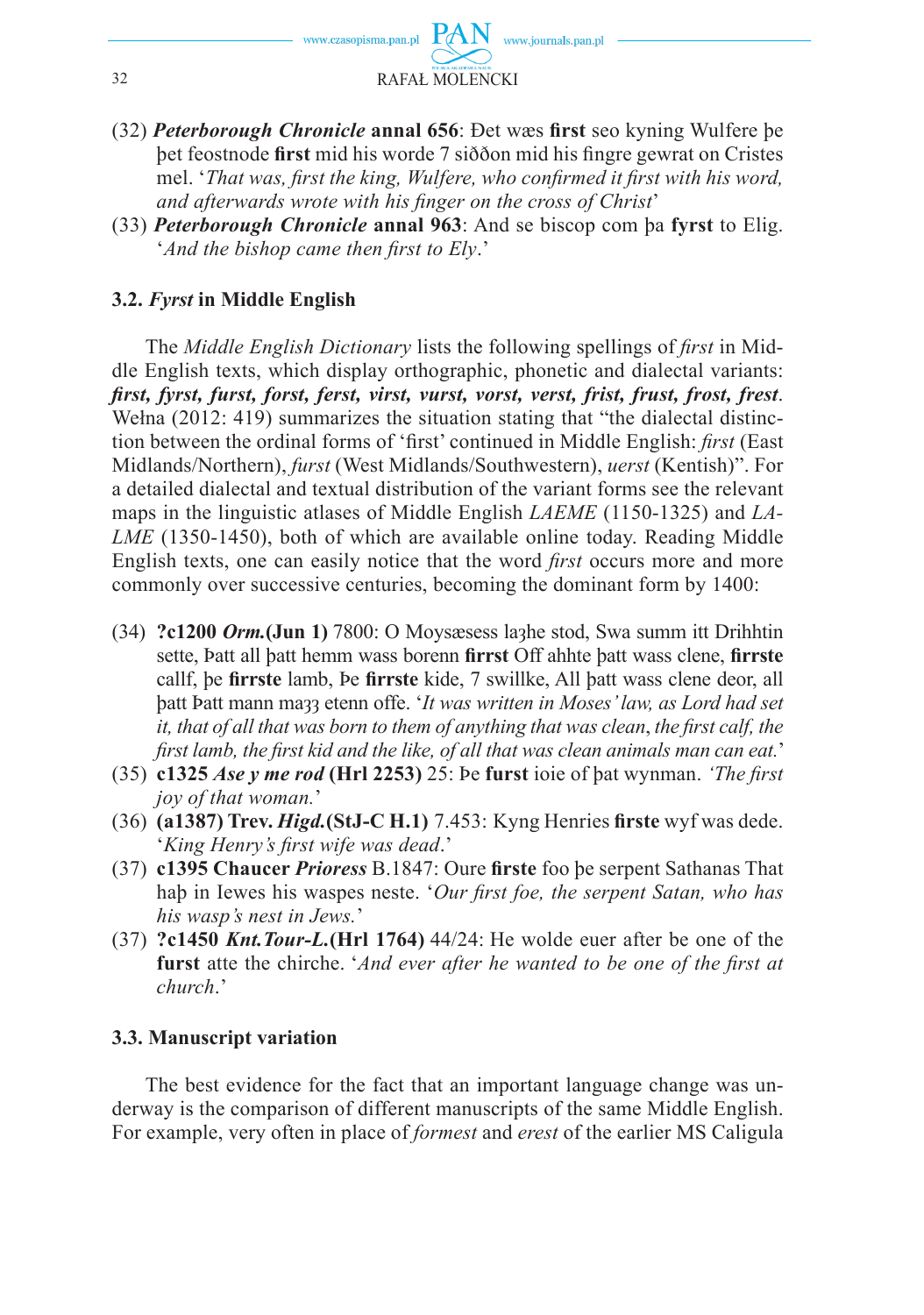of Layamon's chronicle *Brut* (copied c1275 from an early 13th century original) we find *forste* in MS Otho, believed to have been copied c1300. Compare the following three examples:

### **c1275(?a1200) Lay.** *Brut* **(Clg A.9):**

- (38a) Colgrim...feolde ba Bruttes to grunde i ban **uormeste** ræse; fulle fif hundred 10662 '*Colgrim felled the Britons in the first attack*, as many as *fi ve hundred*.'
- (39a) Riden after þan kinge bald here-ðringes, a þen **feoremeste** flocke, feouwerti hundred. 23801 '*Bald warriors rode after the king, four hundred in the first group*'
- (40a) Þet wes þa **eæraste** mon; þe guldene crune dude him on. 2121 '*It was the fi rst man who put a gold crown on him*.'

#### versus **c1300 Lay.** *Brut* **(Otho C.13):**

- (38b) Colgrim...fulde þe Bruttus in þe **forste** rease; folle fi f hundred. 9872
- (39b) Riden after þan kinge; bolde heredringes in þan **forste** flocke fourti hondred. 11001
- (40b) was þe **forste** man þe goldene croune dude him on. 2024

A similar manuscript variation can be observed in the different versions of *Ancrene Wisse*. While the 13th century manuscripts have *earste* and/or *forme*, the late 14th century Vernon Manuscript consistently has *furste*, which must have appeared to the scribe a more natural variant than the obsolescent words:

- (41a) Þe **earste** dale spekeð al of ower seruise. *Corpus Christi* (1225-40)
- (41b) þe **eareste** dale spekeð al of ower seruise. *Cleopatra* (1225-30)
- (41c) Þe **forme** dole spekeð al of ower seruise. *Nero* (1225-50)
- (41d) þe **furste** dole spekeþ of oure seruise. *Vernon* 372rb44 (1375-1400) '*the first part tells you everything about our service*.'
- (42a) þe **forme** beoð uuele inoh. *Corpus Christi* (1225-40)
- (42b) Þe **forme** beoð uuele inoch. *Cleopatra* (1225-30)
- (42c) þe **uorme** beoð vuele inouh. *Nero* (1225-50)
- (42d) þe **ffurste** beoð euel inouh. *Vernon* 375va59 (1375-1400) '*the first one is evil enough.*'
- (43a) as we seiden þruppe **on earst** þ Salomon seide. *Corpus Christi* (1225-40)
- (43b) as we seiden þruppe **an earest** þ Salomon seide. *Cleopatra* (1225-30)
- (43c) ase we seiden þer uppe **a vormest** þer salomon seide. *Nero* (1225-50)
- (43d) As we seyden þervppe **furst** þat Salomon seide. *Vernon* 377rb09 (1375-1400)

'As we said above, Salomon said that first.'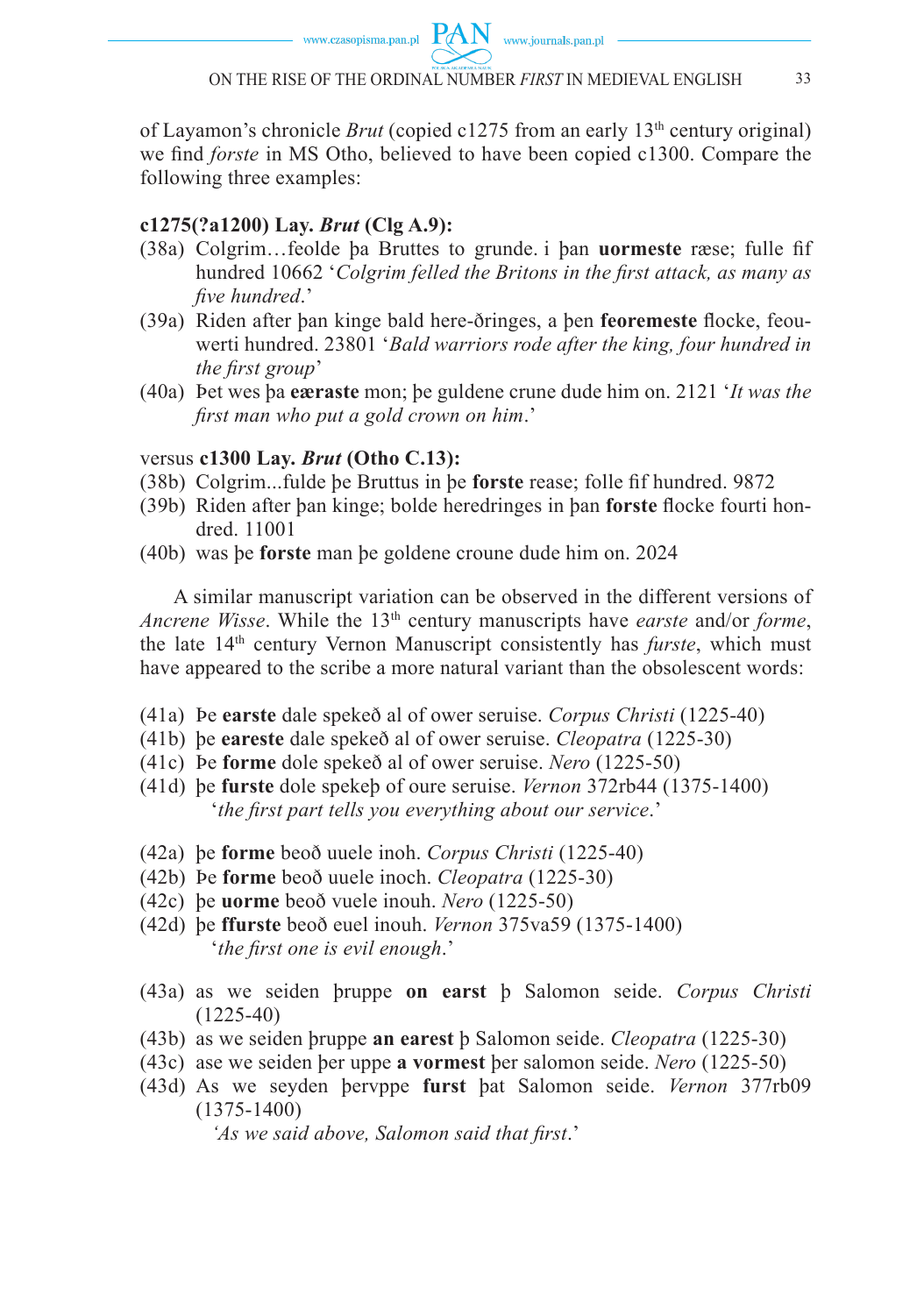

Interestingly, no such variation can be observed in the four manuscripts of Morris's edition of *Cursor mundi*. All the four 14<sup>th</sup> century versions consistently have *first/furst* throughout the text.

### **4. Conclusion**

*First*, etymologically a superlative formation on the stem '*fore-*' with the umlauted root vowel, was a rare word in Old English, as compared with hundreds of instances of the other synonyms in the OE corpus. In earlier Old English, the few instances of *first* are used figuratively in the sense of 'most prominent, most important'. All the OE occurrences of temporal *fyrst* are attested in the later period, especially in Manuscript E of the *Anglo-Saxon Chronicle*. Although the word appears to have a regular native form, we believe that the sudden increase of its use in early Middle English was owing to the heavy influence of Old Norse, which had a virtually identical cognate word: the adjective *fyrstr* and the adverb *fyrst* (Gordon 1957: 347). The Scandinavian factor in the quick spread of the ordinal number *first* in Middle English is not taken account of in any of the major English historical dictionaries (*OED*, *DOE*, *MED*).

Some additional phonetic and lexical arguments for the expansion of *fyrst*  at the expense of *forme/fi rmest* and *erest* in Middle English that might be taken into consideration are as follows.

due to the simplification of a difficult consonantal cluster after the loss of unstressed schwa in the inflectional ending, *–est firm(e)st* may have become homophonous with *fyrst*:

 $f$ *firmest* >  $*$ *firmst* (unattested spelling) > *first* 

- *firmest/formost* may have become obsolete owing to the appearance of the new homophonous/homonymic Romance borrowings:
- (1) the superlative *firmest* of the adjective  $ferm/firm \leq Latin \, firms$ , as in:
- (44) *Piers Plowman B* 19120: þat she **fyrst & formost** scholde **ferme** þat believe. '*that first of all she should believe in that firmly.*'
- (2) the noun  $form <$  Old French *fourme*  $\le$  Latin *forma*, first attested c1300, may have contributed to the elimination of the adjective/numeral *forme*

In the course of Middle English *forme>firme/firmest* and *er(e)st* fell out of use. The demise of the latter parallels the replacement of the adverb-preposition-conjunction *ere* with *before* (cf. Molencki 2007; see also Rissanen 2007). By 1400 *first* had become the standard ordinal number corresponding to the cardinal *one*. Interestingly, more or less at the same time the Romance loanword *second* replaced the numeral *oþer* when it meant 'second of more than two' (Mustanoja 1960: 306).